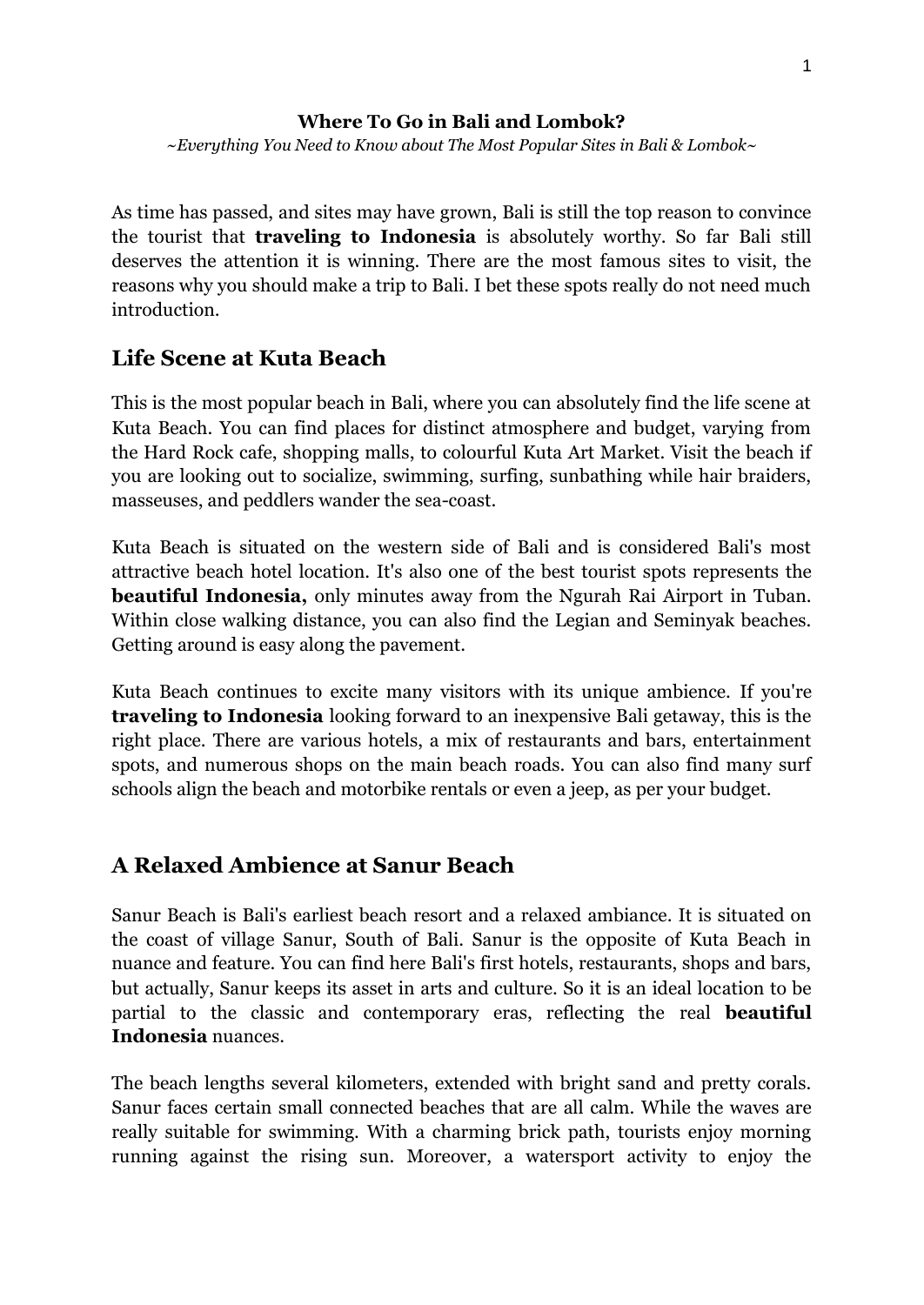**wonderful Indonesia** through the Bali's tropical marine life, the Bali sea walker and snorkeling, gives you really a great time.

#### **Exotic Ubud in The Heart of Bali**

If you're **traveling to Indonesia** looking for a unique site, Ubud is the best place you can't miss. A place where you can find the eat, pray, and love trail. It is situated in the heart of Bali, where diverse culture, nature, rice fields, and tourism spots are nearby.

In Ubud, you can still relish terraced fields along the rivers, and there is still calm village life, continuing as usual. We even can say it is packed with the best of Bali and a place where you can really enjoy the **beautiful Indonesia** in the heart of Bali.

During 1930's, Ubud has already been popular as a center of the arts community in Bali. The arrival of two European Artist, Walter Spies from Germany and Rudolf Bonnet from Netherlands, influenced the development of paintings in Bali.

Nowadays, you can visit The Blanco Museum, keeps a collection of 300 paintings of Spanish artist Antonio Blanco. The primary focus of his genius desires on art, is inspired by women and his wife, Ni Ronji, a Balinese dancer. This is forming himself a feminine painting artist. The Blanco family gives a personal tour of the museum and its surroundings.

Similarly, there are various adventure activities you can do in Ubud, like an exciting bike tour, rafting, and other outdoor activities. You can find as well, yoga and meditation, spa and massages. They are simply the best ways to reduce your stress.

You can take a look at **Indonesian tour** package of Ubud and its living conditions. It will enable you to visit the popular spots in Ubud Village, and taste the traditional food. In spite of great architectures and several attractions to see and things to do differently.

This tour will take you to visit a traditional village with gold and silver handicraft, Balinese Hindu temple, Bali painting arts, and also the popular Ubud monkey forest in a small rain forest.

This is really amazing to explore the traditional village with its activities from the local community. You can choose one of many **Indonesian travel** agents which offer full day tour package to this area and its surroundings.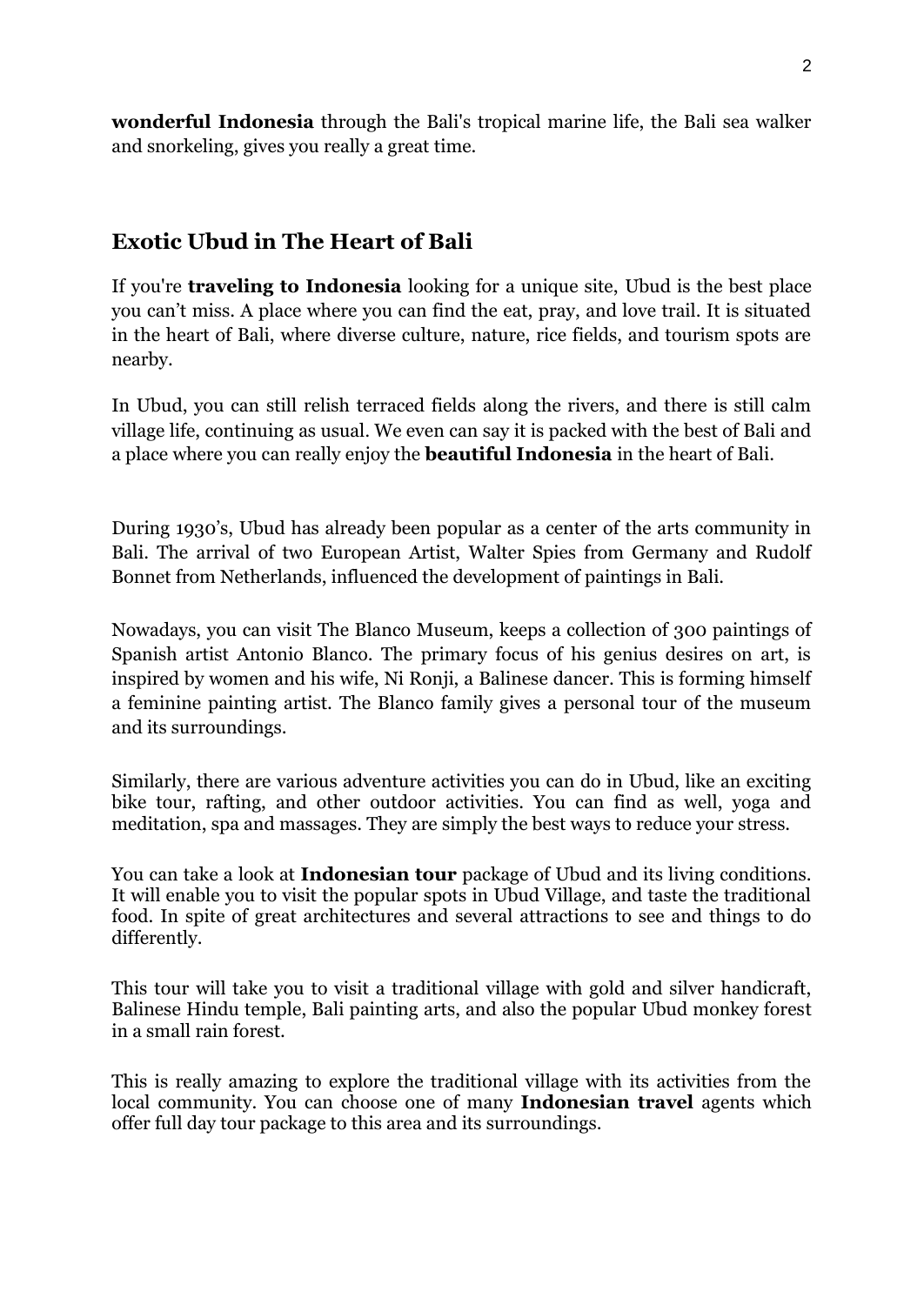# **The Sunset and Silhouette of Uluwatu Temple – Pura Luhur**

Bali is home to many unique temples. Several of them have become the most exotic symbol, part of the **beautiful Indonesia**. Pura Luhur Uluwatu is one of them, situated in Pecatu Village, is about 25 km south of Kuta. It is popular for its magnificent site, located on a cliff top nearly 70 meters above the sea level of the Indian Ocean.

Uluwatu Temple was built by Mpu Kunturan in the 11th century, a Majapahit monk who also contributed to building several other famous temples in Bali. Uluwatu is absolutely one of the best sites on the island to visit for sunset pleasure, with immediate views looking over the ocean. While Uluwatu Beach, below the cliff, is one of the favor**ite** surfing spots in Bali.

# **The Impressive Kecak Dance Performance**

You can enjoy the cultural performance, such as Kecak dance, takes place in an amphitheatre at the south of the temple. The Bali Kecak dance is a traditional Balinese dance with a story from fragment Ramayana. The Kecak and fire dance takes place during the sunset hours, perfect for your memorable moments of **wonderful Indonesia.** 

The Ramayana monkey chant has become a popular show for the tourists. It is famous as one of the musical dramas and dances in Bali. The syllables "cak, cak" are pronounced by the dancers continuously throughout the show. The music is made by their voices, whispering in different tones, go together with their situation of the dialog.

The Kecak dancers, who seem in a trance state during the performance, repeat the word "cak", portraying the battle of Ramayana. The circle of men, all bare-chested, wearing checked cloth around their waist. This checked cloth is generally used by the Balinese to homage the nature.

These excellent and sunset moments, Kecak dance performance, together with classical architecture and sculptures, will complete your memory of **beautiful Indonesia** altogether**.** Practically, you can take an optional package of **Indonesian tour** to visit this authentic setting and enjoy this cultural performance thoroughly.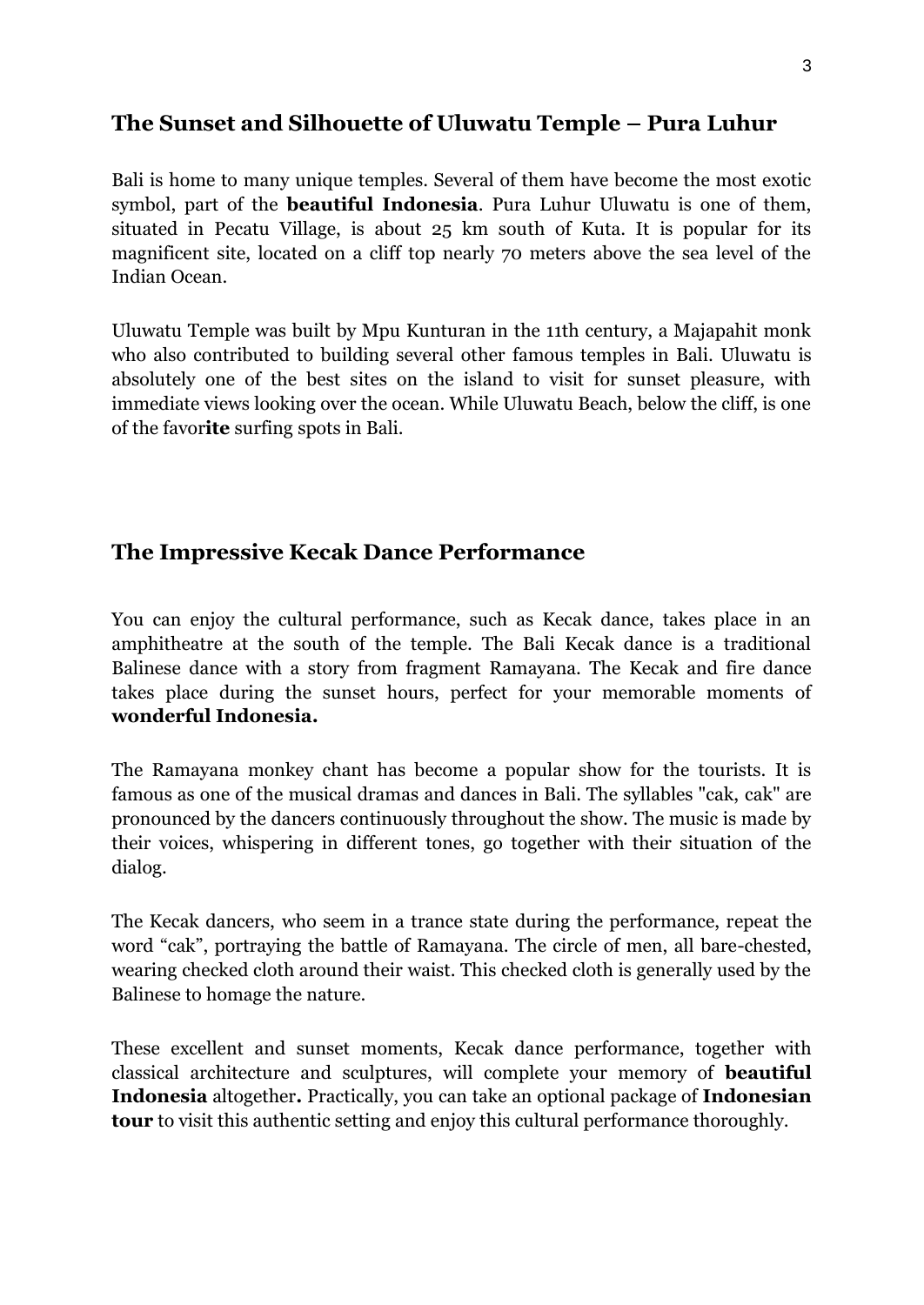# **Splendid Sunset Backdrops at Pura Tanah Lot**

Tanah Lot Temple happens to be one of Bali's most valuable temple, popular for its unique setting and magnificent sunset backdrops. Tanah Lot Temple, means 'Land Sea', describes the small island floating on the sea, which is natural among Bali's notto-be-missed sites.

The temple is situated in the Beraban village, Tabanan area, at nearly 20 km northwest of Kuta. There are tourist facilities that include shops, restaurants, and a cultural park showing regular dance spectacles. It is usually included in most of the package of the **Indonesian tour** to Bali's western area.

You better go there during low season, so you can try walking across the water to the temple. This is for your memorable one of how **wonderful Indonesia** due to its uniqueness**.** 

# **Bedugul, The Hilly Countryside of The Region**

Do you like outdoor activities? Another cool site is Bedugul, with its fresh atmosphere and lovely spectacular view. It is situated north of Denpasar in the central highlands of Bali. It performs as the adventure sports center of the island with trekking, canyoning, kayaking and water sports. So far Bedugul remains nearly untouched by tourism.

Actually, Bedugul is the name of the place situated in the mountain area surrounded by the unique sight of Beratan Lake. Beratan Lake is a beautiful wide lake, with plenty of traditional boats keep close to the lakeside. You can enjoy touring the iconic Ulun Danu temple, a very unique temple floating on the lake.

There is a Bali Botanical Garden nearby, located in Bedugul village as well. It has a massive collection of trees and nearly 500 species of orchids. A place where you can definitely relax in a peaceful environment.

**Traveling to Indonesia** is unforgettable, in particular through this hilly countryside, you will also find a part of everyday Balinese life. Farmers labor in the picturesque rice terraces that dominate the waving landscape. You can contact an **Indonesian travel** agent to arrange a visit to this particular area of your interest.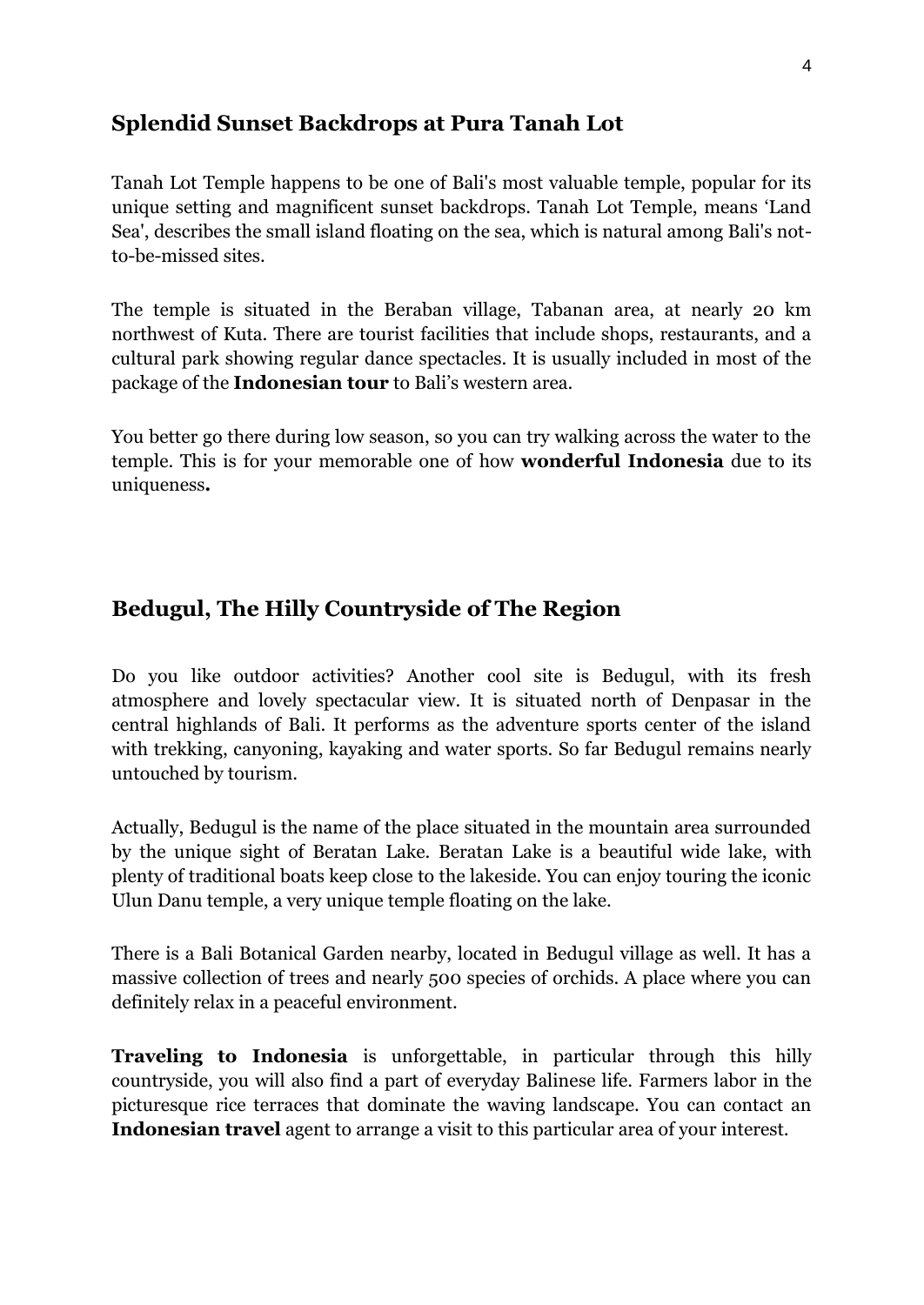# **Tirta Empul Sacred Temple, Tampak Siring**

Tirta Empul Temple is situated in the village of Tampak Siring, Gianyar. It is about 39 km from Denpasar. Tirta Empul means 'holy spring water', is the place where Balinese Hindus have their ritual purification. People have a bath in the holy spring water, thinking that it would purify their spirits and bodies.

The temple is divided into three parts: Jaba Pura (front yard), Jaba Tengah (central yard) and Jeroan (inner yard). Jaba Tengah consists of 2 pools with 30 showers. You can even drink the water from the Fountain of Youth, but you should have to cover yourself with a sari or sarong, provided at the entrance gate. Moreover, you can admire its beautiful garden and statues.

You can visit Istana Tampak Siring nearby as well. It is a presidential palace, situated in the western part of the temple, built during the Sukarno's regime. Now the place is currently a guest house for very important visitors only. This is a very lovely place to visit. Contact your **Indonesian travel** agent to arrange your memorable trip to this area.

# **The Untouchable Senggigi, Lombok**

Many sites in Lombok are still untouched by tourism. It is really different with Bali island, its neighbour. Actually, Lombok offers many beautiful isolated beaches, tasty foods and extraordinary views, the places with really friendly welcoming people.

One of the most popular surfing spots for locals and foreign tourists in Lombok is Senggigi Beach. It is only one hour drive from Lombok International Airport. Senggigi is the marvelous main tourism center, a part of Gili island.

There are many star hotels and resorts located on the beach in quiet environments, appealing for singles, couples and families. The golden sunset backdrop viewed from Senggigi beach is the most sensational sights on the island. Without neglecting Bali's Mt. Agung silhouetted on the horizon, floating in the middle of the ocean.

Meanwhile, you can try Senggigi water sports such as snorkeling, surfing, kayak and canoes. Moreover, there are many various hotels, shops, restaurants, nightclubs and bars on the main road in Senggigi, with live music in the evening. So why you don't try to visit Senggigi, a relaxing place to stay?

So have you an idea now what typical **Indonesian travel** are? We can conclude that most places are really worth to visit, and I guess every traveller should, at least, visit